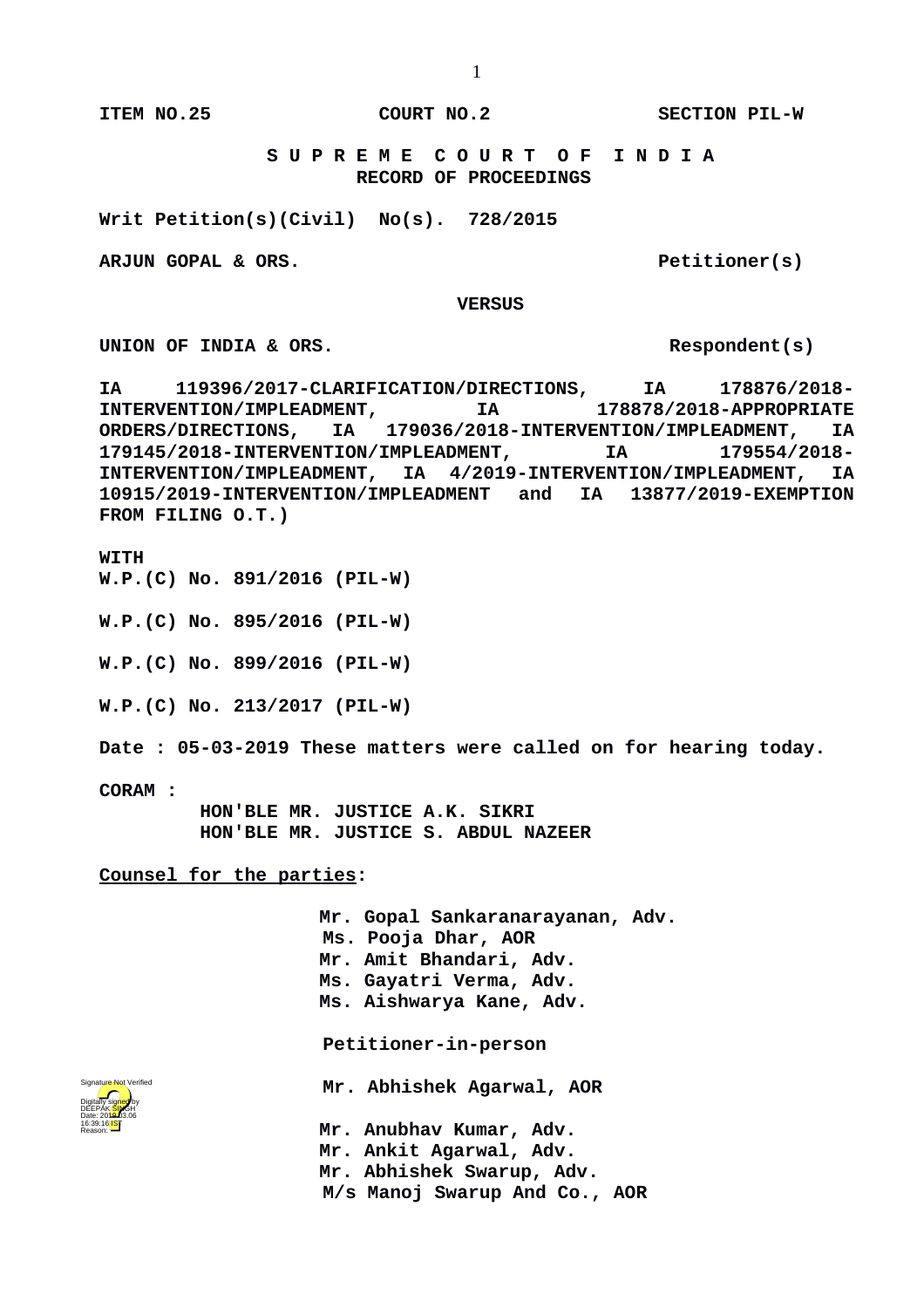**Ms. Astha Sharma, AOR M/S. Corporate Law Group, AOR Mr. B. Krishna Prasad, AOR Mrs. Sarla Chandra, AOR Mr. Vijay Panjwani, AOR Dr. Charu Walikhanna, Adv. Mr. Chirag M. Shroff, AOR Ms. Neha Sangwan, Adv. Mr. Rajiv Dutta, Sr. Adv. Mr. M. A. Chinnasamy, AOR C. Rubavathi, Adv. Mr. P. Raja Ram, Adv. Mr. V. Senthil Kumar, Adv. Mr. S. Manoj Selvaraj, Adv. Mr. K. Ethiraj, Adv. Ms. Rohini Musa, AOR Mrs. V. D. Khanna, AOR Mr. Anish R. Shah, AOR Mr. Sachin Mittal, Adv. Mr. Vaibhav Sharma, Adv. Mr. Anupam Vishvas, Adv. Mr. Yoginder Handoo, AOR Applicant-in-person, AOR Ms. Garima Bajaj, AOR Mr. Ashok Kumar Gupta II, AOR Mrs. Smita Pandey, Adv. Mr. Suvidutt M.S., AOR Mr. Mohinder Jit Singh, AOR Mr. S. K. Verma, AOR Mr. K.V. Jagdishvaran, Adv. Ms. G. Indira, AOR**

 **Mr. Yugandhara Pawar Jha, AOR**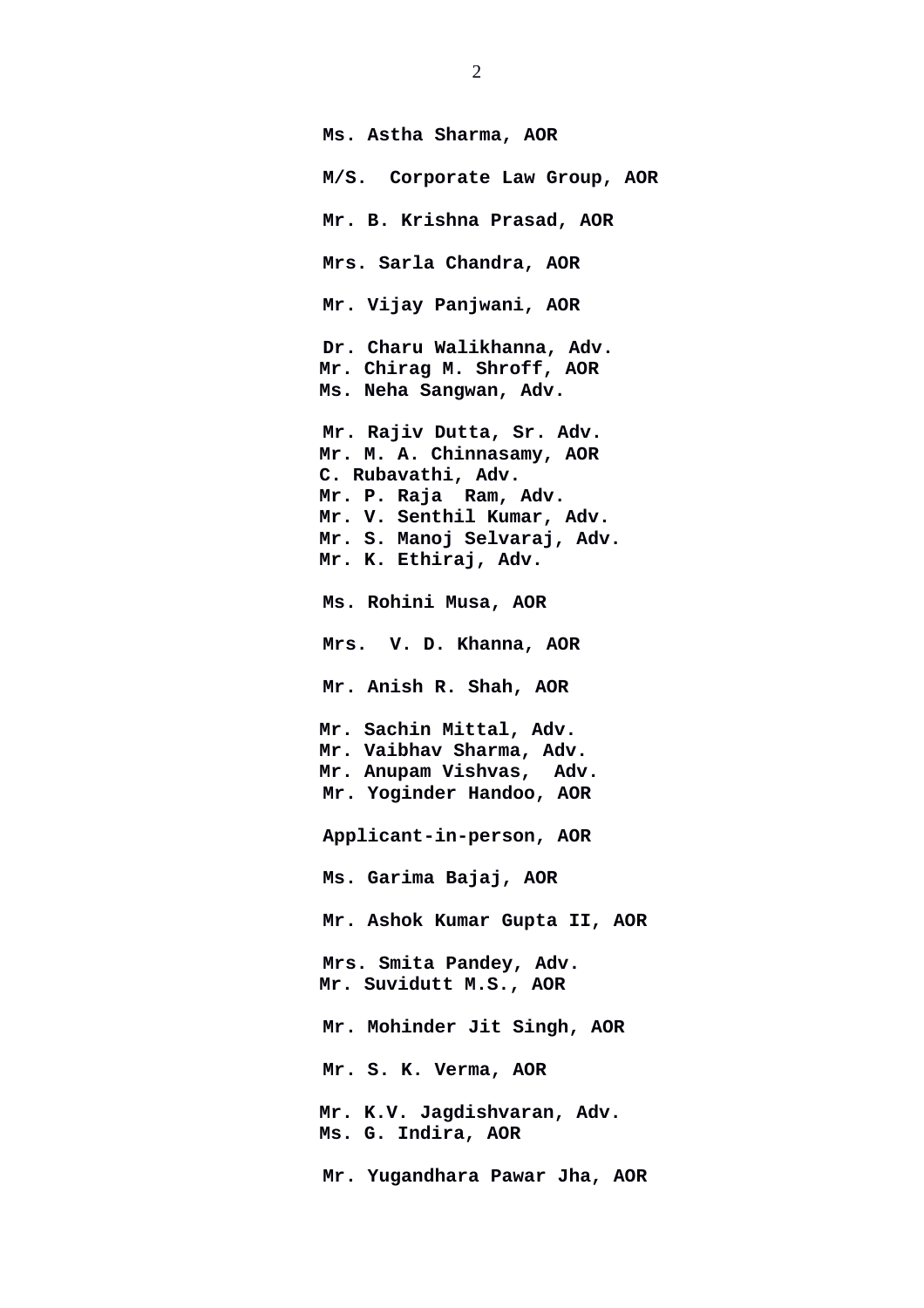**Mr. A.N.S. Nadkarni, ASG Mr. Ajit Kumar Sinha, Sr. Adv. Ms. Ruchi Kohli, Adv. Mr. B.K. Satija, Adv. Ms. Nidhi Jaswal, Adv. Ms. Srishti Mishra, Adv. Mr. Raj Bahadur, AOR Ms. Archana Pathak Dave, Adv. Satya Lipsu Ray, Adv. Mr. B.V. Balram Das, AOR Mr. Gurmeet Singh Makker, AOR Ms. Swarupama Chaturvedi, Adv. Ms. M.K. Aswathi, AOR Mr. S. Manoj Selvaraj, Adv. Ms. J. Vijetha, Adv. Mr. Solomon, Adv. Mr. R. Naveen Raj, Adv. Mr. Joseph Jerry, Adv. Mr. Shishir Deshpande, Adv. Mr. Amit Yadav, Adv. Mrs. Anil Katiyar, AOR Mr. B.V. Balaram Das, AOR Mr. Ajay Bansal, Adv. Mr. Praveen Swarup, AOR Mr. Gaurav Yadava, Adv. Ms. Veena Bansal, Adv. Mr. Ajay Kumar Giri, Adv. Mr. Dheeraj Gupta, Adv. Mr. Jayesh Gaurav, Adv. Ms. Diksha Ojha, Adv. Mr. Farukh Rasheed, Adv. Mr. Ranjan Mukherjee, Adv. Mr. K.V. Kharlyngdoh, Adv. Mr. Upendra Mishra, Adv. Mr. S. Bhowmick, Adv. Ms. Aprajita Mukherjee, Adv. Mr. Deniel Stone Lyngdoh, Adv. Mr. Dhruv Pall, Adv. Mr. Himanshu Pal, Adv. Ms. Aprajita Mukherjee, Adv. Mr. Tayenjam Momo Singh, Adv. Mr. Anil Grover, AAG**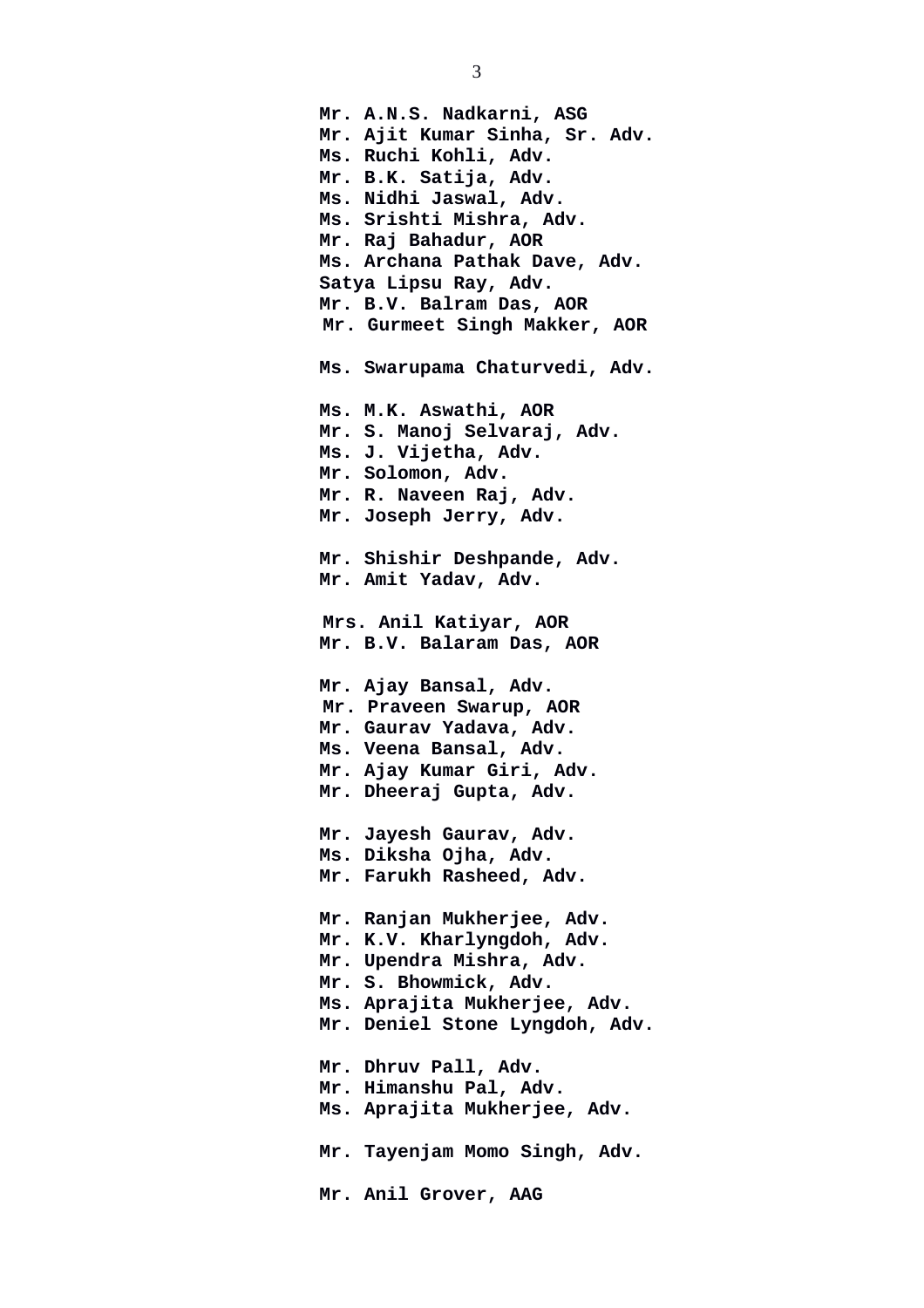**Ms. Noopur Singhal, Adv. Mr. Sanjay Kumar Visen, AOR Ms. Uttara Babbar, AOR Ms. Bhawna Duhoon, Adv. Mr. D. N. Goburdhan, AOR Mr. J. Sai Deepak, Adv. Mr. K.V. Muthu Kumar, AOR Ms. G. Plagna Devi, Adv. Mr. Avinash K. Sharma, Adv. Mr. Ashutosh Nagar, Adv. Mr. Pradeep Misra, Adv. Mr. Suraj Singh, Adv. Mr. Sanjay Kumar, Adv. Mr. Subhro Sanyal, Adv. Mr. Sanjay Kumar Tyagi, AOR Mr. Prakash Gautam, Adv. Mr. Sandeep Singh, Adv. Mr. Ajay Kumar Pandey, Adv. Mr. Jai Dehadrai, Adv. Mr. S. S. Rebello, Adv. Mr. Sidharth Arora, Adv. Ms. Srishti Kumari, Adv. Mr. Prashant V., Adv. Ms. Anisha Ambwani, Adv. Ms. Kiran Bhardwaj, AOR Mr. Atul Dewan, Adv. Mr. Deepkaran, Dalal, AOR Mr. Deepak Jain, Adv. Mr. Jaspreet A., Adv. Ms. Twisha Issar, Adv. Mr. Tanpreet Gulati, Adv. Ms. Shaila Arora, Adv. Mr. Vaibhav Manu Srivastav, Adv. Mr. Avijit Roy, Adv. Ms. Vandanaroy Sehgal, AOR Mr. Shuvodeep Roy, AOR Mr. Rijuk Sarkar, Adv. Mr. Gaurang Kanth, Adv.**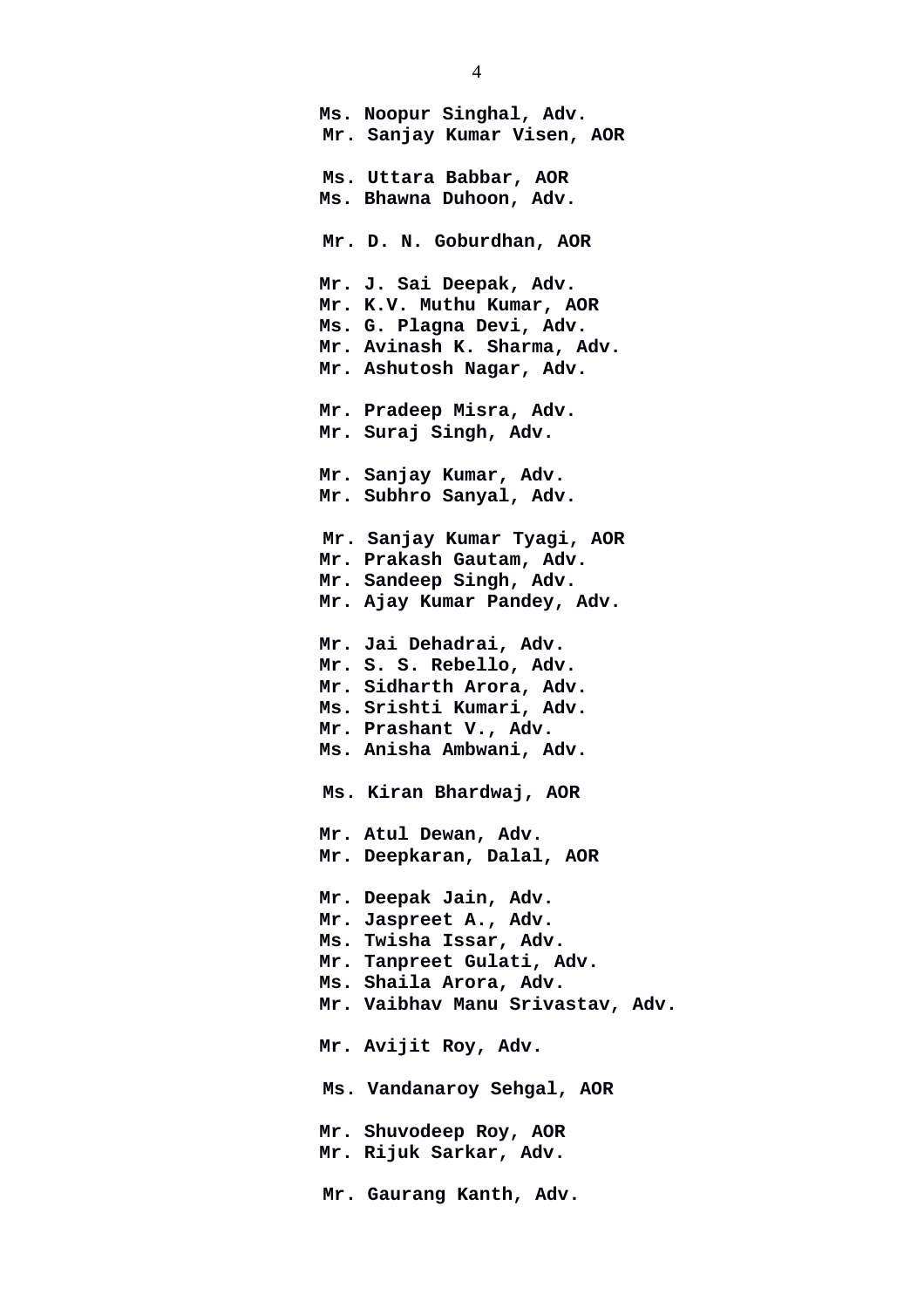**Mr. Akhilesh Aggarwal, Adv. Mr. Chandan Kumar, AOR Mr. M. Yogesh Kanna, AOR Mr. S. Partha Sarthi, Adv. Mr. S. Raja Rajeshwaran, Adv. Mr. C.S. Vaidyanathan, Sr. Adv. Mr. Balaji Srinivasan, AAG Mr. B. Vinodh Kanna, AOR Ms. S. Valarmathi, Adv. Mr. Akshay Nagarajan, Adv. Mr. P.V. Yogeswaran, AOR Mr. Ashish Kumar Upadhyay, Adv. Mr. Y. Lokesh, Adv. Mr. Babul Kumar, Adv. Mr. S. Vallinayagam, Adv. V. Susheetha, Adv. Mr. Saurabh Kirpal, Adv. Ms. Unnati Misra, Adv. Mr. Devesh Tripathi, Adv. Mr. Hitendra Nath Rath, AOR Mr. Siddhesh Kotwal, Adv. Ms. Bansuri Swaraj, Adv. Mr. Raghunatha Sethupathy, Adv. Mr. Gagan Narang, Adv. Ms. Arshiya Ghose, Adv. Ms. Madhumita Bhattacharjee, Adv. Mr. Vidur Kamra, Adv. Ms. Srija Choudhury, Adv. Mr. Bijender Singh Choudhry, Adv. Mr. Hitesh Kumar Sharma, Adv. Mr. S.K. Rajora, Adv. Mr. Kailash Chand, AOR Mr. V.G. Pragasam, Adv. Mr. S. Prabu Ramasubramanian, Adv. Mr. S. Manuraj, Adv. Ms. K. Enatoli Sema, Adv. Ms. Aparna Rohatgi Jain, Adv. Mr. Mahesh Kasana, Adv. Mr. S.K. Dhingra, Adv. Mr. Mukesh Verma, Adv. Mr. Pawan Kumar Shukla, Adv.**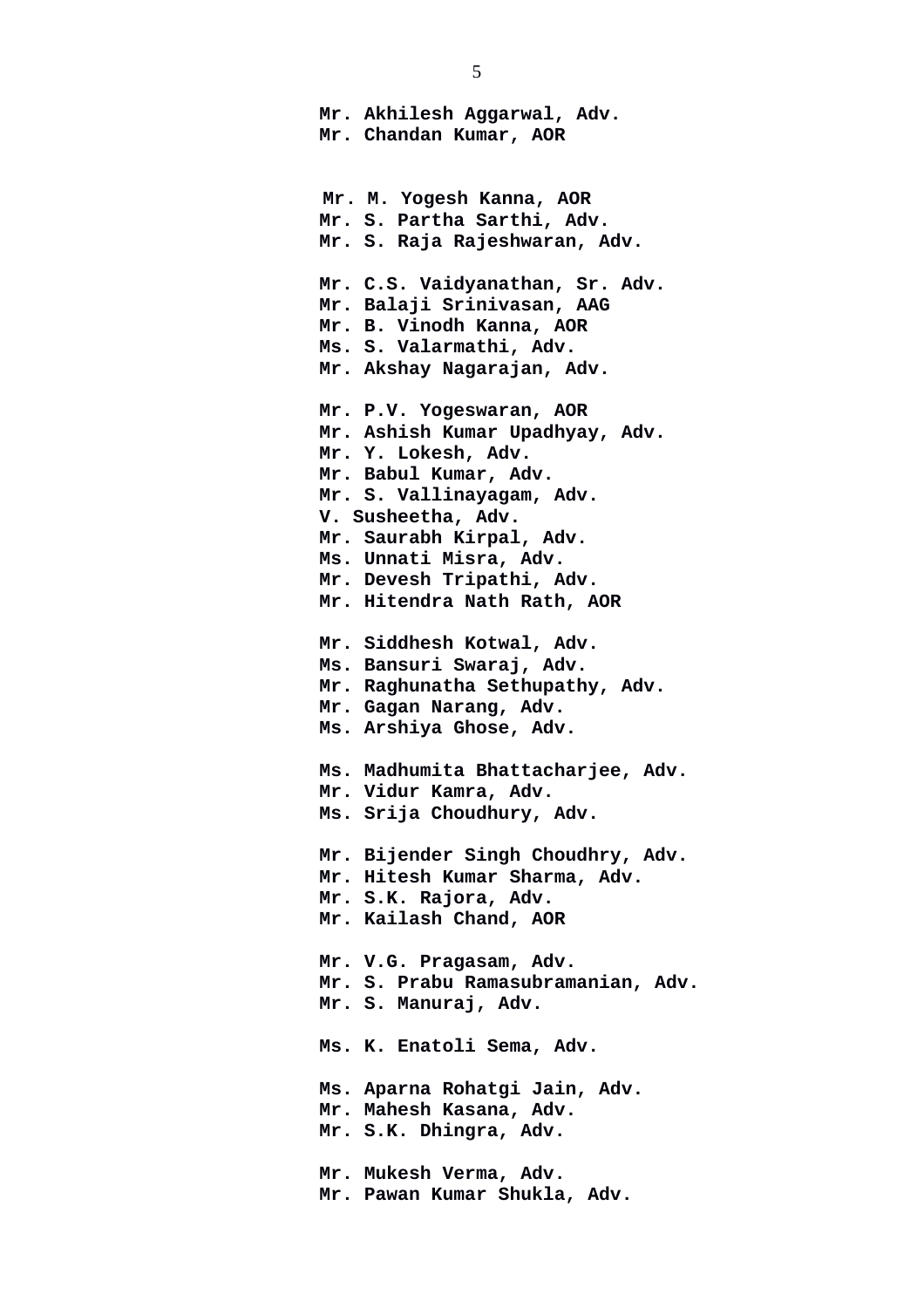**Mr. Yash Pal Dhingra, AOR Mr. Arvind Kumar, Adv. Mrs. Sunita Pandey, Adv. Mr. Suvidutt M.S., AOR Ms. Usha Nandini, AOR Ms. Supriya Juneja, AOR Mr. S.N. Bhatt, AOR Mr. Rahul Joshi, AOR Mr. Nikhil Nayyar, AOR Mr. N. Sai Vinod, Adv. Mr. Dhananjay Baijal, Adv. Mr. Divyanshu Rai, Adv. Mr. Jogy Scaria, AOR Ms. Beena Victor, Adv. Mr. D.N. Goburdhun, Adv. Ms. Gauri Goburdhun, Adv. Ms. Pallavi Chopra, Adv. Mr. Fuzail Ahmad Ayyubi, AOR** 

## **UPON hearing the counsel the Court made the following O R D E R**

**Insofar as the problem of crop/ stubble burning in the State of Punjab as well as the State of Haryana is concerned, the petitioner(s) had given certain suggestions on the last date of hearing which were taken note of. We direct these two States and the India Meteorological Department ("Met Department") to file their comprehensive response to those suggestions within a period of three weeks.**

**Insofar as the issue of manufacture of environment-friendly crackers is concerned, learned counsel appearing for the PESO has produced before us a copy of Minutes of Meeting dated 27.02.2019.**

6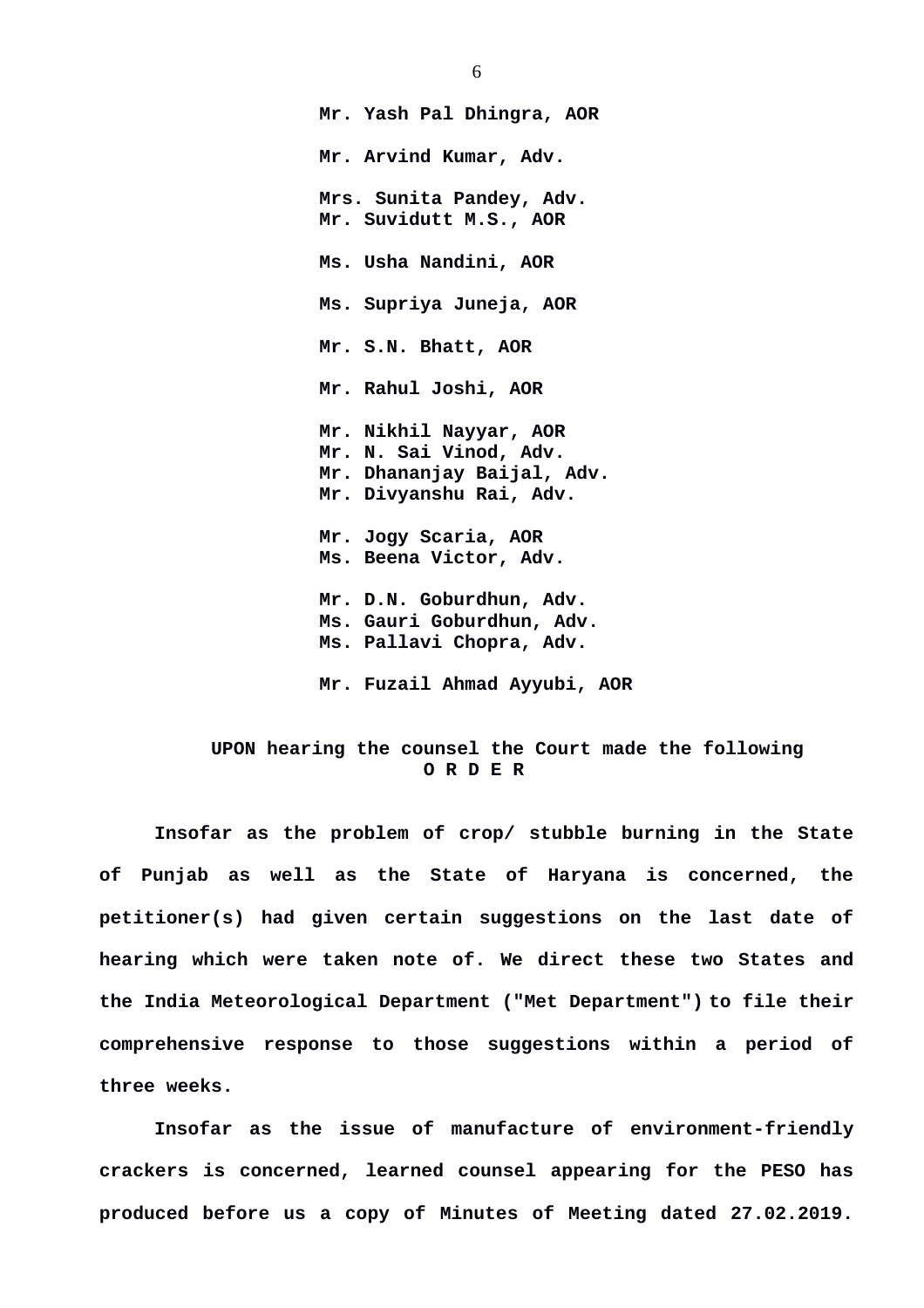**It records the minutes of joint work which was undertaken by CSIR-NEERI, standard fireworks and other fireworks manufacturers relating to the formulation and deployment/ production of green crackers. Since these minutes are of some significance, we would like to reproduce the same in its entirety in this Order:**

## **"MINUTES OF MEETING**

**The following joint work was undertaken by CSIR-NEERI, standard fireworks and other fireworks manufactures related to formulation and deployment/ production of green crackers:**

- **i. Trial production of following samples were made at Standard fireworks:**
	- **a) Conventional formulations (with Barium Nitrate and Potassium Nitrate as oxidizers) of Standard with additives provided by CSIR-NEERI were prepared and fireworks were developed and tested for performance efficiency-improved crackers called as Green fireworks/ Green crackers.**
	- **b) New formulations of standard with additives provided by CSIR-NEERI were prepared and fireworks were developed and tested for performance efficiency-Green fireworks/Green crackers.**
	- **c) Subsequent to lab scale trials completed by CSIR-NEERI, new formulations of CSIR-NEERI were prepared and fireworks were developed at standards fireworks and tested for performance efficiency – Green fireworks/ Green crackers including reduced emission crackers (SWAS, SAFAL, STAR).**
- **ii. The above samples shall be assessed comparatively for emissions from conventional and reduced emissions crackers/ green crackers at CSIR-NEERI.**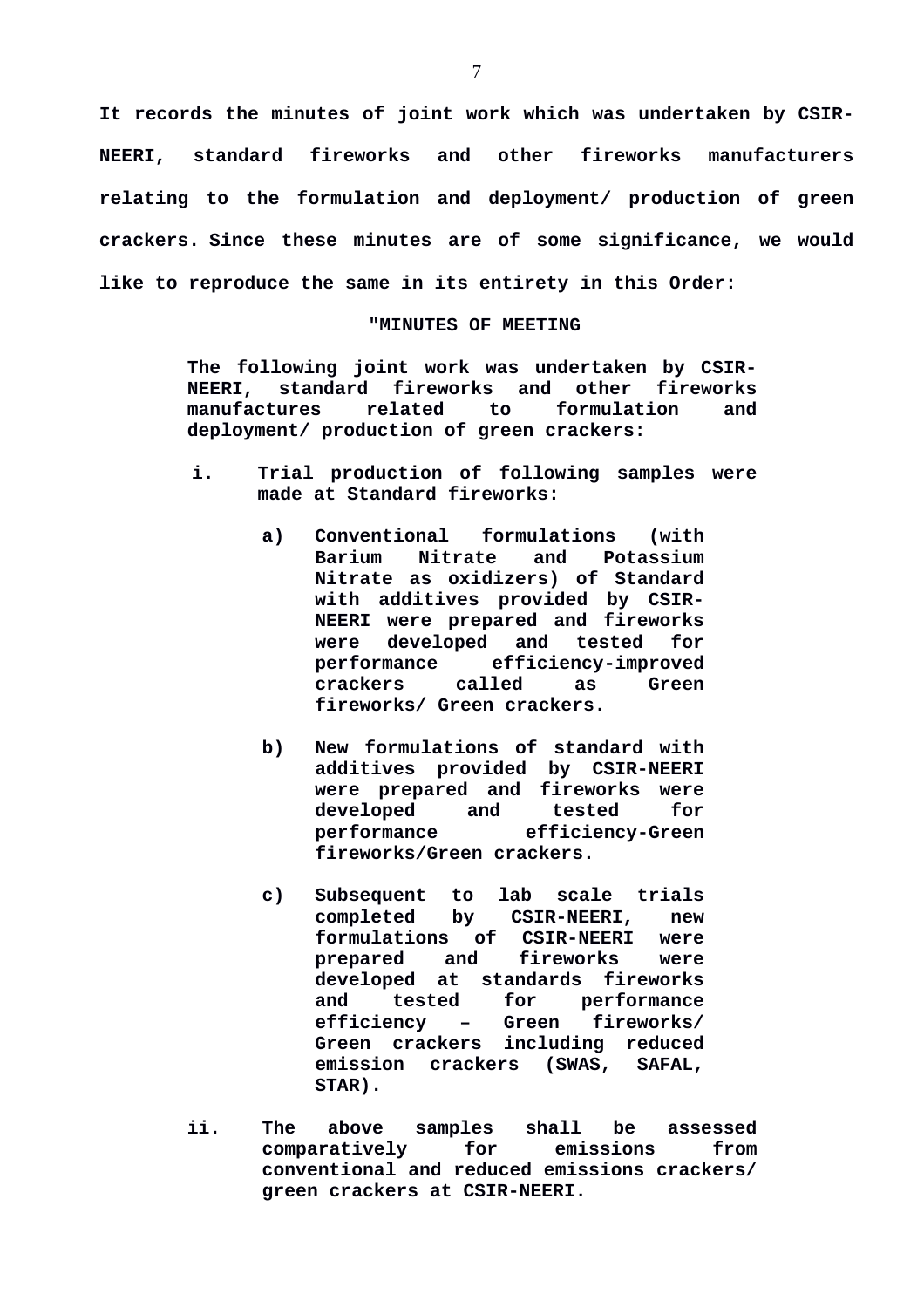- **iii. Testing of light emitting fireworks including flowerpots, pencils, chakkars, aerial 7 shots, sparklers etc. demonstrated successfully in presence of PESO officers and FW manufacturers (more than 100).**
- **iv. Testing of sound emitting fireworks including STAR, SWAS, SAFAL and other conventional crackers (bullets, maroons) etc. demonstrated successfully in presence of PESO officers and FW manufacturers (more than 100).**
- **v. Visits and discussions held with several manufacturers from TANFAMA and TIFMA.**
- **vi. Apprising of media and press of the purpose of visit.**
- **vii. Visit and meeting was held with Sony fireworks and Kaliswari for above work to be initiated.**
- **viii. Procedure initiated for PESO approval by licensed manufacturers (Standards, Sony etc.) with duly signed NDA/MoU with CSIR.**
- **ix. It was mutually agreed to proceed with submission of product approval documents by FW manufacturers by 7th March, 2019.**
- **x. It is envisaged that product approval for improved formulation by PESO shall be given by 21st march, 2019.**
- **xi. It is envisaged that product approval for new formulations shall be given by PESO by 30th April, 2019.**
- **xii. It is envisaged that bulk production of fireworks (improved formulations) shall be initiated by 30th March, 2019.**
- **xiii. It is envisaged that bulk production of fireworks (New formulations) shall be initiated by 10th May, 2019.**
- **xiv. Dialogue was initiated for setting up interim raw materials and compositional analysis emissions facility at Sivakasi with existing infrastructure to meet the demands by July, 2019.**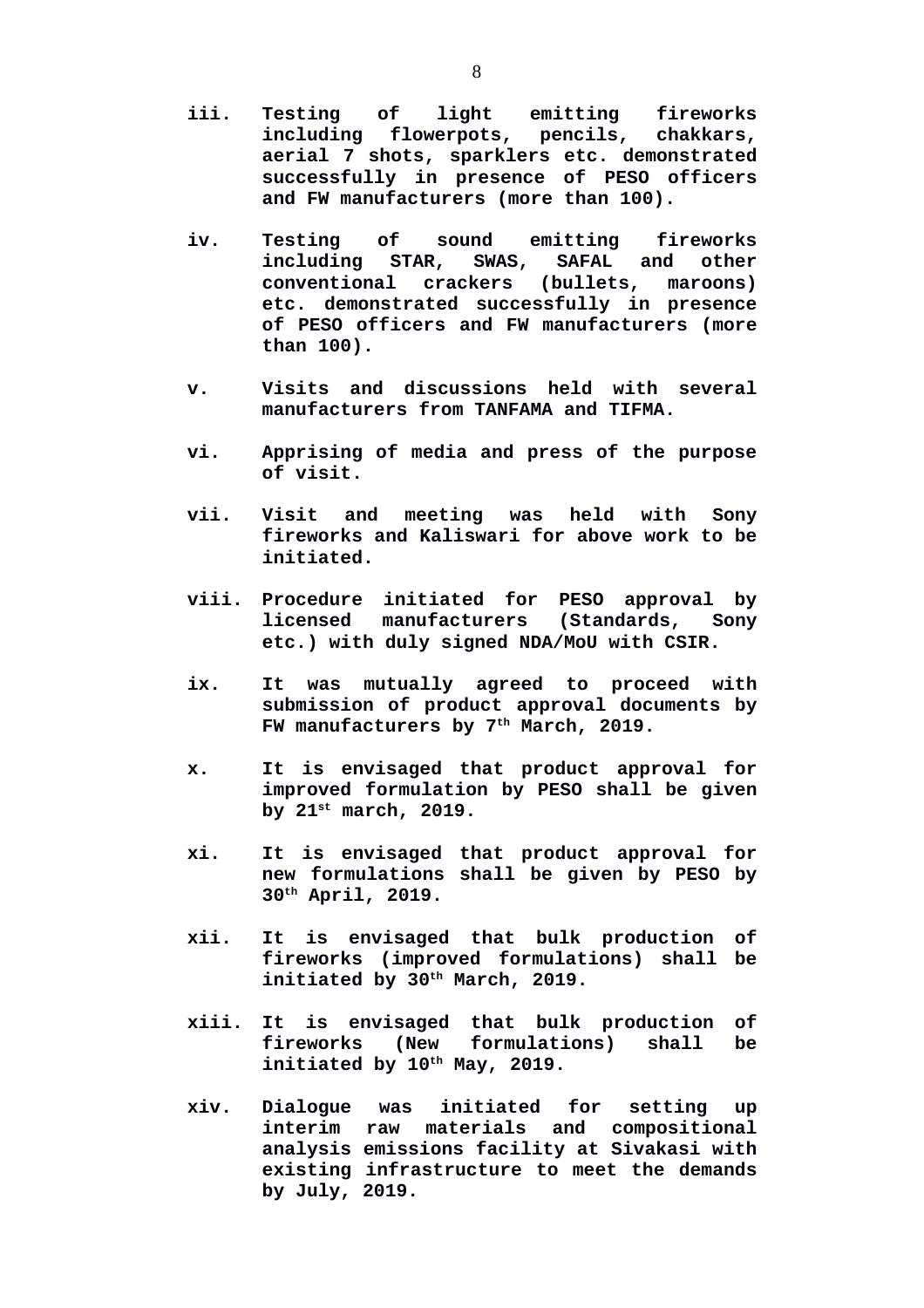- **xv. Joint work to be initiated for assessing emissions from conventional and green crackers of CSIR labs and FW manufacturers to establish relationship between Raw materials, compositional analysis and emissions for different fireworks to illustrate the importance of usage of acceptable quality of raw materials.**
- **xvi. Nearly 200 MoUs signed with fireworks manufacturers.**

**After the joint work in various fireworks manufacturing factories situated in and around Sivakasi, and after observation, materials, analysis / assessment of the manufacturing process and testing performance efficiency, it appears that the above mentioned manufacturing shall reduce the emission of pollutants, PM 2.5 atleast by 25-30% (improved and GREEN FIREWORKS / GREEN FIRECRACKERS) and it will be a win–win situation in the interest of all stake holders in the public interest. However, investigations of i(a & b) needs to be included in the report being prepared for definition, composition and emission norms of improved and green crackers.**

**Many unregulated and distributed manufacturers do not adhere to the quality checks and therefore quality suffers leaving to more pollution. It is desirable that only PESO should be the authorised for any manufacturing of any size. NEERI led system should be used for the testing of quality of raw material for all and a mechanism of barcode or QR code shall be used for all products to avoid any duplicates of Indian or foreign origin."**

**It is clear from the above that PESO and NEERI have been able to finalise the improved formulations for manufacture of green crackers, timelines within which the final approval would be given and bulk production would start, were also mentioned therein.**

**We direct the NEERI and PESO to stick to the aforesaid timelines given in these minutes.**

**Prima facie, we feel that once these new formulations are developed by the Expert Body of NEERI and PESO which have**